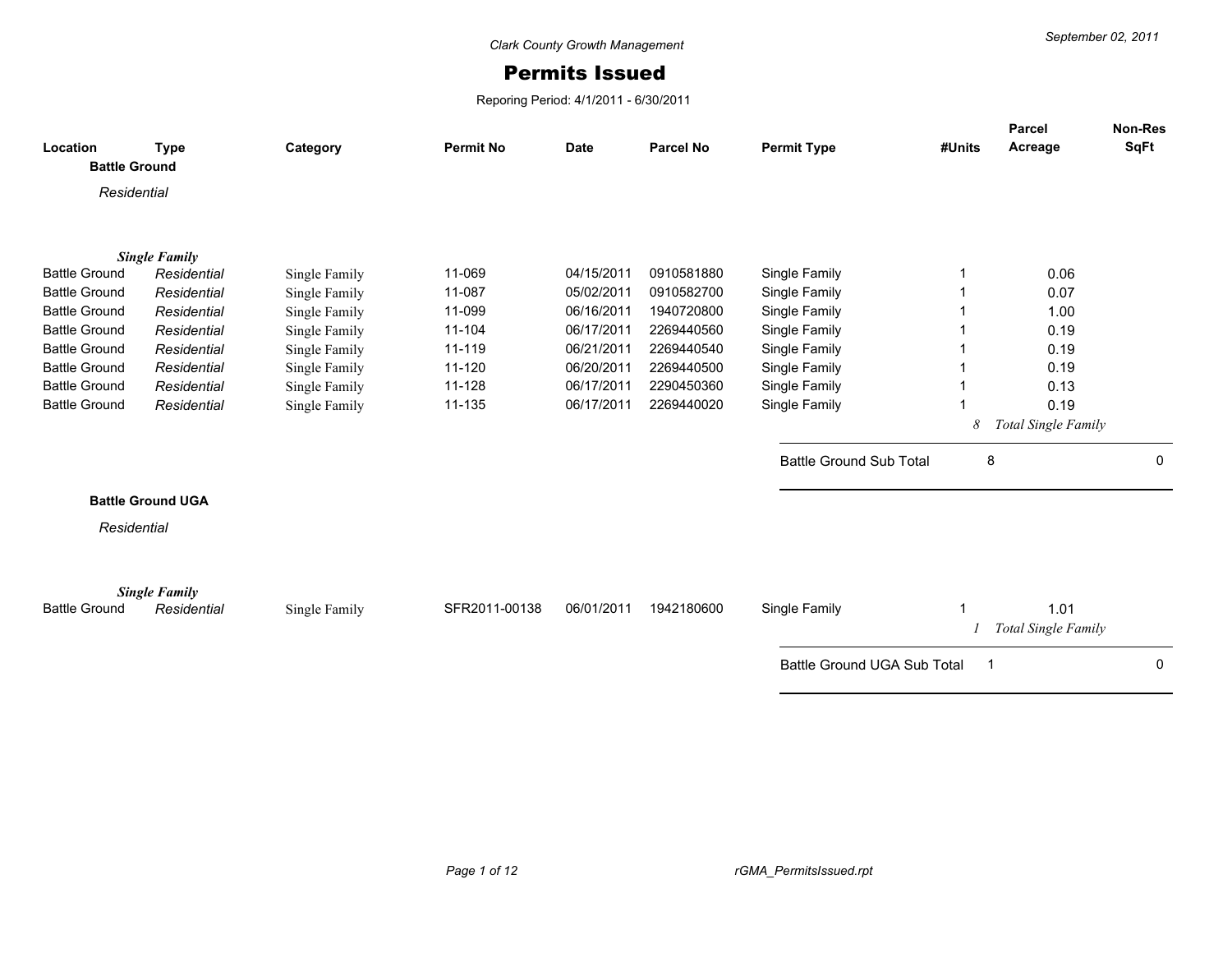|          |                      |                  |                  |             |                  |                         |              | <b>Parcel</b> | Non-Res     |
|----------|----------------------|------------------|------------------|-------------|------------------|-------------------------|--------------|---------------|-------------|
| Location | Type                 | Category         | <b>Permit No</b> | <b>Date</b> | <b>Parcel No</b> | <b>Permit Type</b>      | #Units       | Acreage       | <b>SqFt</b> |
|          | Camas                |                  |                  |             |                  |                         |              |               |             |
|          | Non-Residential      |                  |                  |             |                  |                         |              |               |             |
|          |                      |                  |                  |             |                  |                         |              |               |             |
|          |                      |                  |                  |             |                  |                         |              |               |             |
| Camas    | Non-Residential      | Institutional    | 201157           | 06/21/2011  | 1777010000       | Institutional           |              | 10.69         | 1,792       |
| Camas    | Non-Residential      | Institutional    | 201158           | 06/21/2011  | 0910080000       | Institutional           |              | 9.33          | 1,792       |
| Camas    | Non-Residential      | Other Commercial | 201153           | 06/08/2011  | 0910450050       | <b>Other Commercial</b> |              | 0.72          | 120         |
|          | Residential          |                  |                  |             |                  |                         |              |               |             |
|          | <b>Single Family</b> |                  |                  |             |                  |                         |              |               |             |
| Camas    | Residential          | Single Family    | 201123           | 04/01/2011  | 1254030240       | Single Family           | 1            | 0.26          |             |
| Camas    | Residential          | Single Family    | 201124           | 04/06/2011  | 1248173860       | Single Family           | $\mathbf{1}$ | 0.31          |             |
| Camas    | Residential          | Single Family    | 201125           | 04/08/2011  | 0849210340       | Single Family           | $\mathbf{1}$ | 0.24          |             |
| Camas    | Residential          | Single Family    | 201126           | 04/11/2011  | 0849210440       | Single Family           | $\mathbf{1}$ | 0.24          |             |
| Camas    | Residential          | Single Family    | 201127           | 04/15/2011  | 1776631900       | Single Family           | $\mathbf{1}$ | 0.10          |             |
| Camas    | Residential          | Single Family    | 201128           | 04/15/2011  | 1776631920       | Single Family           | 1            | 0.07          |             |
| Camas    | Residential          | Single Family    | 201129           | 04/15/2011  | 1776631940       | Single Family           | $\mathbf{1}$ | 0.08          |             |
| Camas    | Residential          | Single Family    | 201130           | 04/15/2011  | 1776631960       | Single Family           | $\mathbf{1}$ | 0.06          |             |
| Camas    | Residential          | Single Family    | 201131           | 04/15/2011  | 1776631980       | Single Family           | $\mathbf{1}$ | 0.08          |             |
| Camas    | Residential          | Single Family    | 201132           | 04/15/2011  | 1776632000       | Single Family           | $\mathbf{1}$ | 0.08          |             |
| Camas    | Residential          | Single Family    | 201133           | 04/15/2011  | 1776632040       | Single Family           | $\mathbf{1}$ | 0.10          |             |
| Camas    | Residential          | Single Family    | 201134           | 04/15/2011  | 1277440500       | Single Family           | $\mathbf{1}$ | 0.23          |             |
| Camas    | Residential          | Single Family    | 201135           | 04/15/2011  | 1776632020       | Single Family           | $\mathbf{1}$ | 0.06          |             |
| Camas    | Residential          | Single Family    | 201136           | 04/27/2011  | 0849210460       | Single Family           | 1            | 0.24          |             |
| Camas    | Residential          | Single Family    | 201137           | 04/28/2011  | 1254030260       | Single Family           | $\mathbf{1}$ | 0.20          |             |
| Camas    | Residential          | Single Family    | 201138           | 04/28/2011  | 0829903600       | Single Family           | $\mathbf{1}$ | 0.41          |             |
| Camas    | Residential          | Single Family    | 201139           | 04/29/2011  | 1238310520       | Single Family           | $\mathbf{1}$ | 0.18          |             |
| Camas    | Residential          | Single Family    | 201140           | 05/03/2011  | 1781100240       | Single Family           | 1            | 0.21          |             |
| Camas    | Residential          | Single Family    | 201141           | 05/04/2011  | 1254030700       | Single Family           | $\mathbf{1}$ | 0.20          |             |
| Camas    | Residential          | Single Family    | 201142           | 05/04/2011  | 1254030640       | Single Family           | $\mathbf{1}$ | 0.19          |             |
| Camas    | Residential          | Single Family    | 201143           | 05/06/2011  | 1277440520       | Single Family           | $\mathbf{1}$ | 0.29          |             |
| Camas    | Residential          | Single Family    | 201144           | 05/09/2011  | 1271470260       | Single Family           | $\mathbf{1}$ | 0.19          |             |
| Camas    | Residential          | Single Family    | 201145           | 05/09/2011  | 0849212220       | Single Family           | $\mathbf{1}$ | 0.24          |             |
| Camas    | Residential          | Single Family    | 201146           | 05/17/2011  | 0849210600       | Single Family           | $\mathbf{1}$ | 0.24          |             |
| Camas    | Residential          | Single Family    | 201147           | 05/26/2011  | 0849211780       | Single Family           | $\mathbf{1}$ | 0.26          |             |
| Camas    | Residential          | Single Family    | 201148           | 06/03/2011  | 1254030140       | Single Family           | $\mathbf{1}$ | 0.17          |             |
| Camas    | Residential          | Single Family    | 201149           | 06/06/2011  | 0849212000       | Single Family           | 1            | 0.35          |             |
| Camas    | Residential          | Single Family    | 201150           | 06/06/2011  | 1253940140       | Single Family           | $\mathbf{1}$ | 0.29          |             |
| Camas    | Residential          | Single Family    | 201151           | 06/07/2011  | 1759330120       | Single Family           | 1            | 0.20          |             |

*Page 2 of 12 rGMA\_PermitsIssued.rpt*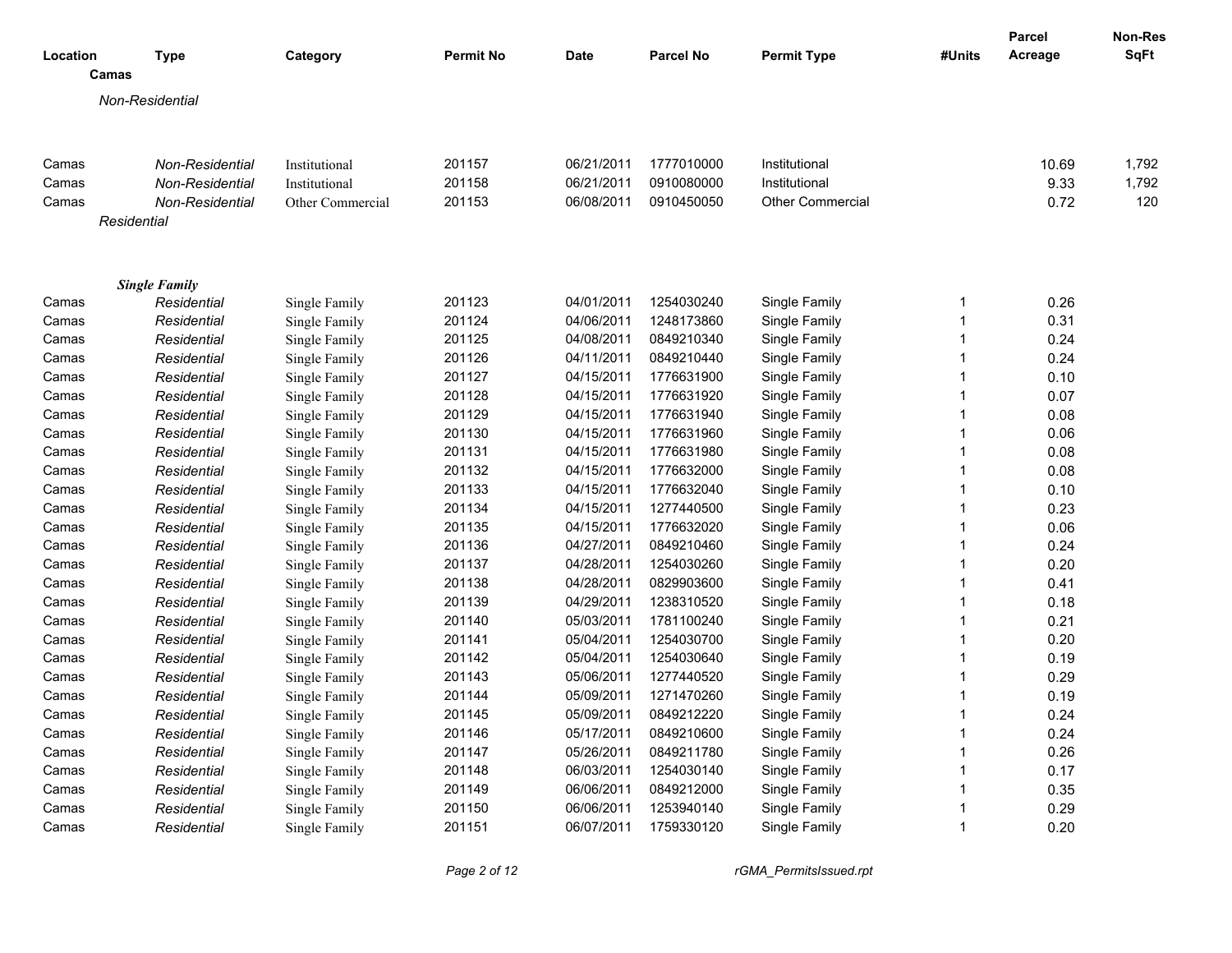| Location<br>Camas | <b>Type</b>          | Category      | <b>Permit No</b> | Date       | Parcel No  | <b>Permit Type</b> | #Units | Parcel<br>Acreage          | Non-Res<br><b>SqFt</b> |
|-------------------|----------------------|---------------|------------------|------------|------------|--------------------|--------|----------------------------|------------------------|
| Residential       |                      |               |                  |            |            |                    |        |                            |                        |
|                   | <b>Single Family</b> |               |                  |            |            |                    |        |                            |                        |
| Camas             | Residential          | Single Family | 201152           | 06/08/2011 | 1254030360 | Single Family      |        | 0.17                       |                        |
| Camas             | Residential          | Single Family | 201154           | 06/14/2011 | 1274440080 | Single Family      |        | 0.28                       |                        |
| Camas             | Residential          | Single Family | 201155           | 06/14/2011 | 0922328000 | Single Family      |        | 0.29                       |                        |
| Camas             | Residential          | Single Family | 201156           | 06/16/2011 | 1277440600 | Single Family      |        | 0.26                       |                        |
| Camas             | Residential          | Single Family | 201159           | 06/24/2011 | 1277440440 | Single Family      |        | 0.23                       |                        |
| Camas             | Residential          | Single Family | 201160           | 06/27/2011 | 0849211820 | Single Family      |        | 0.27                       |                        |
| Camas             | Residential          | Single Family | 201161           | 06/28/2011 | 1759560140 | Single Family      |        | 0.24                       |                        |
| Camas             | Residential          | Single Family | 201162           | 06/29/2011 | 1277440540 | Single Family      |        | 0.25                       |                        |
| Camas             | Residential          | Single Family | 201163           | 06/29/2011 | 0902641620 | Single Family      |        | 0.27                       |                        |
|                   |                      |               |                  |            |            |                    | 38     | <b>Total Single Family</b> |                        |
|                   |                      |               |                  |            |            | Camas Sub Total    | 38     |                            | 3,704                  |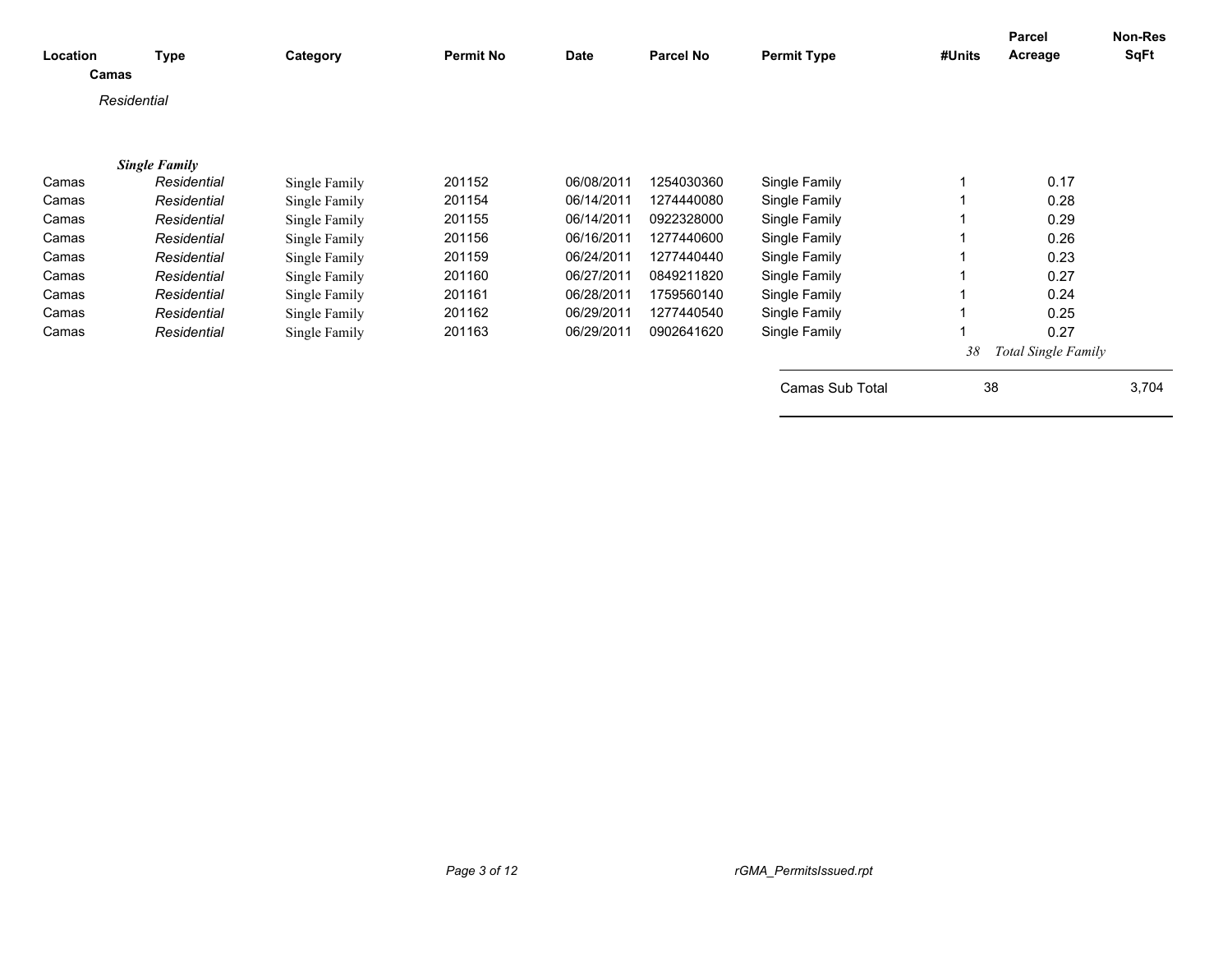| Location<br>La Center  | <b>Type</b>                                        | Category                       | <b>Permit No</b>     | <b>Date</b>              | <b>Parcel No</b>         | <b>Permit Type</b>             | #Units         | <b>Parcel</b><br>Acreage | <b>Non-Res</b><br><b>SqFt</b> |
|------------------------|----------------------------------------------------|--------------------------------|----------------------|--------------------------|--------------------------|--------------------------------|----------------|--------------------------|-------------------------------|
|                        | Residential                                        |                                |                      |                          |                          |                                |                |                          |                               |
| La Center<br>La Center | <b>Single Family</b><br>Residential<br>Residential | Single Family<br>Single Family | RN11-908<br>RN11-910 | 04/18/2011<br>04/19/2011 | 2588940760<br>2588940320 | Single Family<br>Single Family |                | 0.19<br>0.18             |                               |
|                        |                                                    |                                |                      |                          |                          | La Center Sub Total            | $\overline{2}$ | 2 Total Single Family    | 0                             |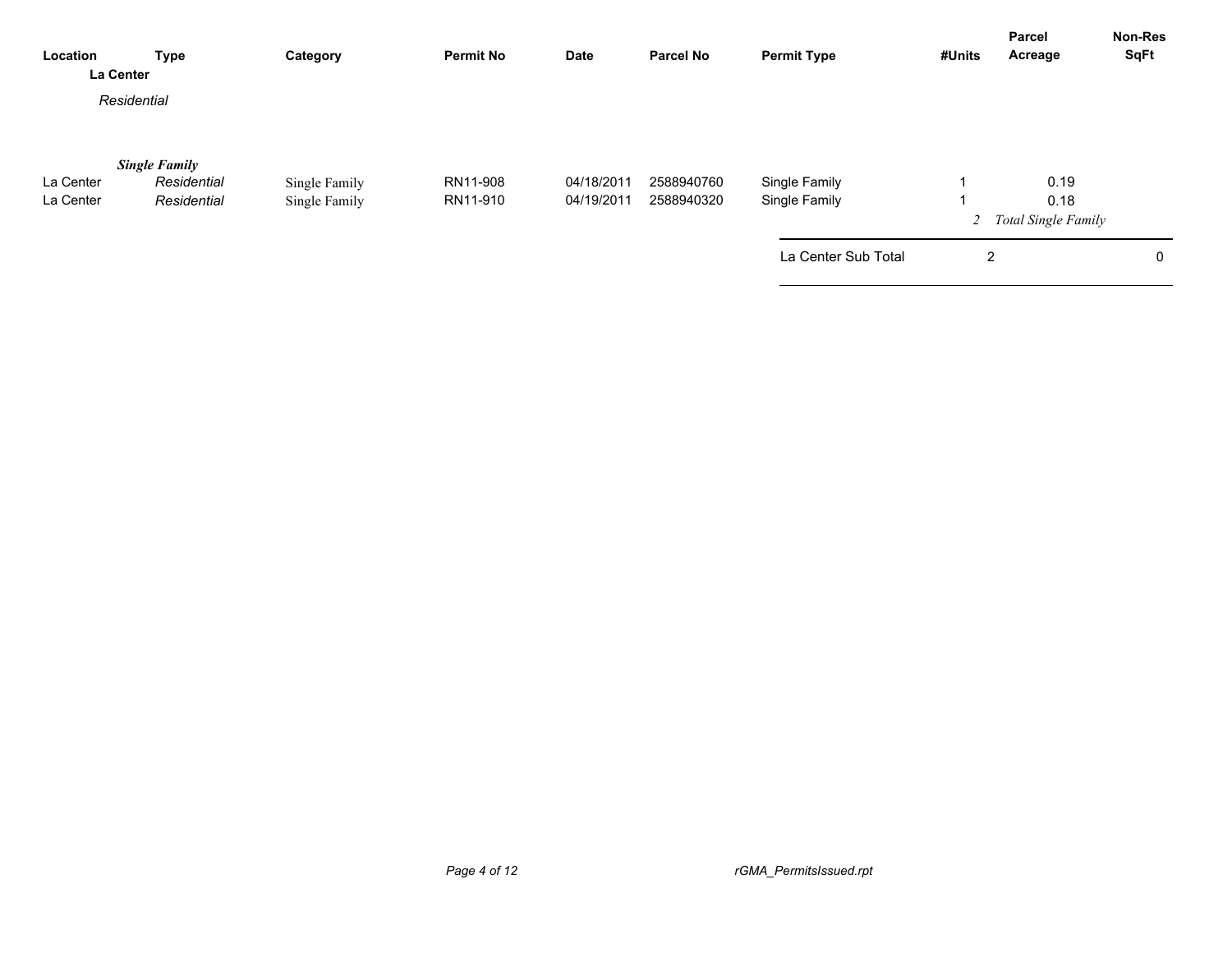| Location   | <b>Type</b>          | Category      | <b>Permit No</b> | <b>Date</b> | <b>Parcel No</b> | <b>Permit Type</b>   | #Units | <b>Parcel</b><br>Acreage | Non-Res<br><b>SqFt</b> |
|------------|----------------------|---------------|------------------|-------------|------------------|----------------------|--------|--------------------------|------------------------|
| Ridgefield |                      |               |                  |             |                  |                      |        |                          |                        |
|            | Residential          |               |                  |             |                  |                      |        |                          |                        |
|            |                      |               |                  |             |                  |                      |        |                          |                        |
|            |                      |               |                  |             |                  |                      |        |                          |                        |
|            | <b>Single Family</b> |               |                  |             |                  |                      |        |                          |                        |
| Ridgefield | Residential          | Single Family | BLD-11-0001      | 04/28/2011  | 2200322440       | Single Family        |        | 0.23                     |                        |
| Ridgefield | Residential          | Single Family | BLD-11-0025      | 05/05/2011  | 2160441260       | Single Family        |        | 0.12                     |                        |
| Ridgefield | Residential          | Single Family | BLD-11-0026      | 04/19/2011  | 9860292000       | Single Family        |        | 0.23                     |                        |
| Ridgefield | Residential          | Single Family | BLD-11-0027      | 04/19/2011  | 9860292010       | Single Family        |        | 0.29                     |                        |
| Ridgefield | Residential          | Single Family | BLD-11-0028      | 04/27/2011  | 2138082300       | Single Family        |        | 0.10                     |                        |
| Ridgefield | Residential          | Single Family | BLD-11-0030      | 04/25/2011  | 9860289530       | Single Family        |        | 0.13                     |                        |
| Ridgefield | Residential          | Single Family | BLD-11-0031      | 04/21/2011  | 9860282090       | Single Family        |        | 0.18                     |                        |
| Ridgefield | Residential          | Single Family | BLD-11-0033      | 04/25/2011  | 9860276390       | Single Family        |        | 0.19                     |                        |
| Ridgefield | Residential          | Single Family | BLD-11-0034      | 04/25/2011  | 9860281730       | Single Family        |        | 0.13                     |                        |
| Ridgefield | Residential          | Single Family | BLD-11-0035      | 05/03/2011  | 2138081940       | Single Family        |        | 0.15                     |                        |
| Ridgefield | Residential          | Single Family | BLD-11-0039      | 06/30/2011  | 2160441220       | Single Family        |        | 0.11                     |                        |
| Ridgefield | Residential          | Single Family | BLD-11-0041      | 05/13/2011  | 9860276660       | Single Family        |        | 0.09                     |                        |
| Ridgefield | Residential          | Single Family | BLD-11-0043      | 05/27/2011  | 2200322600       | Single Family        |        | 0.29                     |                        |
| Ridgefield | Residential          | Single Family | BLD-11-0044      | 06/09/2011  | 2200321560       | Single Family        |        | 0.17                     |                        |
| Ridgefield | Residential          | Single Family | BLD-11-0046      | 05/27/2011  | 9860289340       | Single Family        |        | 0.17                     |                        |
| Ridgefield | Residential          | Single Family | BLD-11-0052      | 06/01/2011  | 9860281890       | Single Family        |        | 0.12                     |                        |
| Ridgefield | Residential          | Single Family | BLD-11-0053      | 06/01/2011  | 9860289360       | Single Family        |        | 0.14                     |                        |
| Ridgefield | Residential          | Single Family | BLD-11-0054      | 06/02/2011  | 9860289610       | Single Family        |        | 0.16                     |                        |
| Ridgefield | Residential          | Single Family | BLD-11-0055      | 06/13/2011  | 0683182680       | Single Family        |        | 0.21                     |                        |
| Ridgefield | Residential          | Single Family | BLD-11-0056      | 06/08/2011  | 9860261330       | Single Family        |        | 0.13                     |                        |
| Ridgefield | Residential          | Single Family | BLD-11-0058      | 06/14/2011  | 2200322540       | Single Family        |        | 0.46                     |                        |
| Ridgefield | Residential          | Single Family | BLD-11-0060      | 06/23/2011  | 2200320560       | Single Family        |        | 0.22                     |                        |
| Ridgefield | Residential          | Single Family | BLD-11-0061      | 06/23/2011  | 2200322340       | Single Family        |        | 0.18                     |                        |
| Ridgefield | Residential          | Single Family | BLD-11-0062      | 06/27/2011  | 9860289380       | Single Family        |        | 0.13                     |                        |
|            |                      |               |                  |             |                  |                      | 24     | Total Single Family      |                        |
|            |                      |               |                  |             |                  | Ridgefield Sub Total | 24     |                          | $\mathbf 0$            |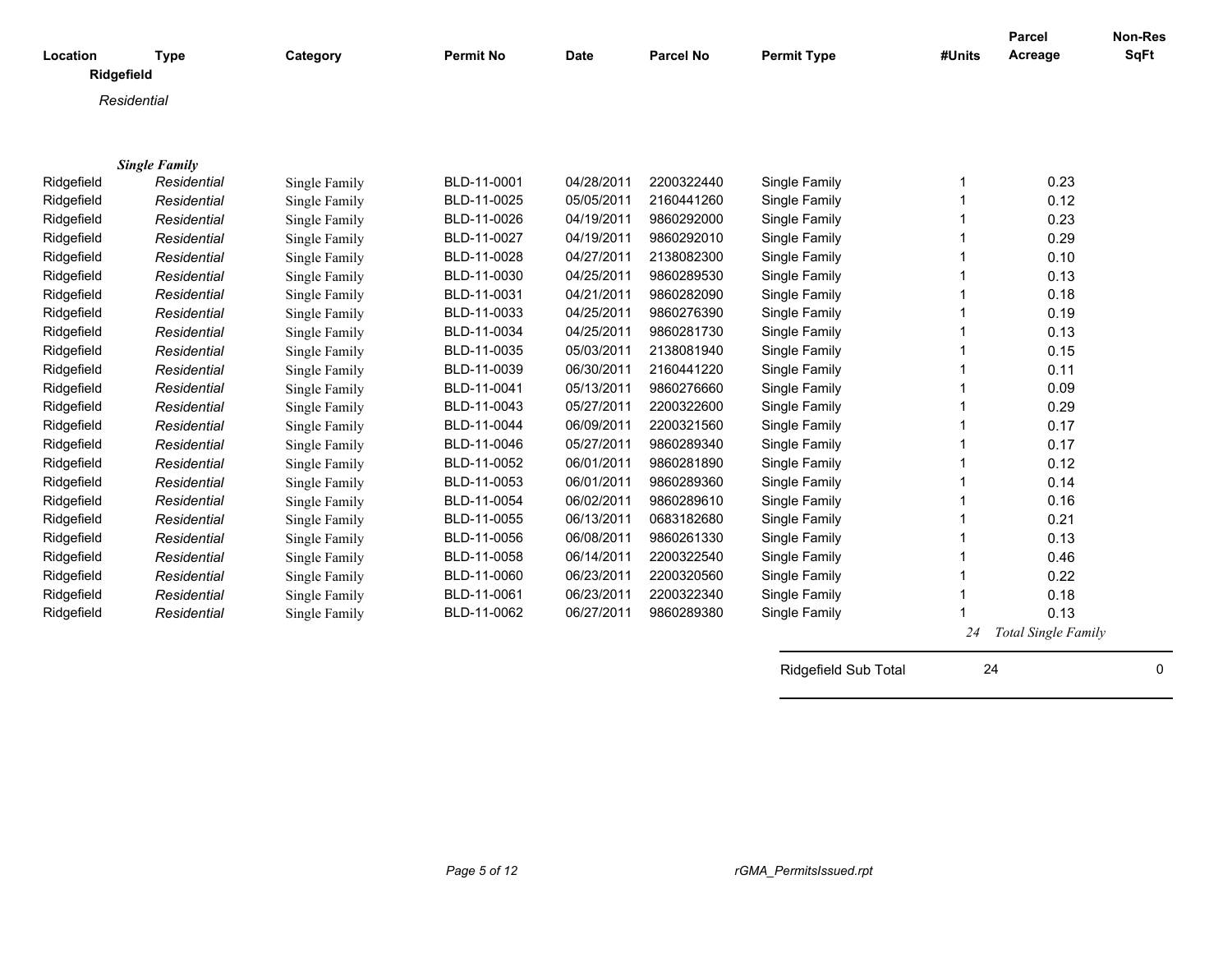|                              |                      |                  |                  |            |                  |                         |                                | <b>Parcel</b>             | <b>Non-Res</b> |
|------------------------------|----------------------|------------------|------------------|------------|------------------|-------------------------|--------------------------------|---------------------------|----------------|
| Location<br><b>Vancouver</b> | <b>Type</b>          | Category         | <b>Permit No</b> | Date       | <b>Parcel No</b> | <b>Permit Type</b>      | #Units                         | Acreage                   | <b>SqFt</b>    |
|                              | Non-Residential      |                  |                  |            |                  |                         |                                |                           |                |
|                              |                      |                  |                  |            |                  |                         |                                |                           |                |
| Vancouver                    | Non-Residential      | Other Commercial | COM2010-00510    | 05/11/2011 | 0514900000       | <b>Other Commercial</b> |                                | 0.11                      | 4,973          |
| Residential                  |                      |                  |                  |            |                  |                         |                                |                           |                |
|                              |                      |                  |                  |            |                  |                         |                                |                           |                |
|                              |                      |                  |                  |            |                  |                         |                                |                           |                |
|                              | Multi-Family         |                  |                  |            |                  |                         |                                |                           |                |
| Vancouver                    | Residential          | Duplex           | SFR2010-00182    | 04/07/2011 | 0600400000       | Duplex                  | $\overline{\mathbf{c}}$        | 0.12                      |                |
| Vancouver                    | Residential          | Multi-Family     | SFR2011-00012    | 06/10/2011 | 9860279320       | Multi-Family            | $\mathbf{1}$                   | 0.07                      |                |
| Vancouver                    | Residential          | Multi-Family     | SFR2011-00013    | 06/10/2011 | 9860279310       | Multi-Family            | $\mathbf{1}$                   | 0.07                      |                |
| Vancouver                    | Residential          | Multi-Family     | SFR2011-00022    | 06/10/2011 | 9860279300       | Multi-Family            | $\mathbf{1}$                   | 0.07                      |                |
| Vancouver                    | Residential          | Multi-Family     | SFR2011-00031    | 05/10/2011 | 0379199440       | Multi-Family            | $\mathbf{1}$                   | 0.10                      |                |
| Vancouver                    | Residential          | Multi-Family     | SFR2011-00032    | 05/10/2011 | 0379199420       | Multi-Family            | $\overline{1}$                 | 0.10                      |                |
|                              |                      |                  |                  |            |                  |                         | 7                              | <b>Total Multi-Family</b> |                |
|                              | <b>Single Family</b> |                  |                  |            |                  |                         |                                |                           |                |
| Vancouver                    | Residential          | <b>Additions</b> | RES2011-00131    | 04/19/2011 | 0379205800       | Additions               | -1<br>$\overline{1}$           | 0.33                      |                |
| Vancouver                    | Residential          | Additions        | RES2011-00151    | 04/13/2011 | 0379105110       | Additions               |                                | 0.49                      |                |
| Vancouver                    | Residential          | Single Family    | SFR2010-00094    | 05/02/2011 | 9860283290       | Single Family           | $\mathbf{1}$<br>$\overline{1}$ | 0.22                      |                |
| Vancouver                    | Residential          | Single Family    | SFR2010-00095    | 05/02/2011 | 9860283300       | Single Family           |                                | 0.20                      |                |
| Vancouver                    | Residential          | Single Family    | SFR2010-00137    | 06/20/2011 | 1674180020       | Single Family           | $\mathbf{1}$                   | 3.13                      |                |
| Vancouver                    | Residential          | Single Family    | SFR2011-00010    | 04/20/2011 | 1642850010       | Single Family           | $\mathbf{1}$                   | 0.09                      |                |
| Vancouver                    | Residential          | Single Family    | SFR2011-00011    | 04/28/2011 | 0003350000       | Single Family           | $\mathbf{1}$                   | 0.21                      |                |
| Vancouver                    | Residential          | Single Family    | SFR2011-00018    | 05/03/2011 | 1772580380       | Single Family           | $\mathbf{1}$                   | 0.22                      |                |
| Vancouver                    | Residential          | Single Family    | SFR2011-00019    | 04/21/2011 | 1647860340       | Single Family           | $\mathbf{1}$                   | 0.25                      |                |
| Vancouver                    | Residential          | Single Family    | SFR2011-00020    | 04/22/2011 | 1099360020       | Single Family           | $\mathbf{1}$                   | 0.14                      |                |
| Vancouver                    | Residential          | Single Family    | SFR2011-00021    | 04/26/2011 | 0379199380       | Single Family           | $\mathbf{1}$                   | 0.11                      |                |
| Vancouver                    | Residential          | Single Family    | SFR2011-00023    | 04/20/2011 | 1497520500       | Single Family           | $\mathbf{1}$                   | 0.06                      |                |
| Vancouver                    | Residential          | Single Family    | SFR2011-00025    | 05/03/2011 | 1649150200       | Single Family           | $\mathbf{1}$                   | 0.16                      |                |
| Vancouver                    | Residential          | Single Family    | SFR2011-00026    | 04/27/2011 | 1099360040       | Single Family           | $\mathbf{1}$                   | 0.12                      |                |
| Vancouver                    | Residential          | Single Family    | SFR2011-00027    | 04/27/2011 | 1099360900       | Single Family           | $\overline{1}$                 | 0.11                      |                |
| Vancouver                    | Residential          | Single Family    | SFR2011-00028    | 05/09/2011 | 1772350720       | Single Family           | $\mathbf{1}$                   | 0.09                      |                |
| Vancouver                    | Residential          | Single Family    | SFR2011-00029    | 05/09/2011 | 1772350700       | Single Family           | $\mathbf{1}$                   | 0.10                      |                |
| Vancouver                    | Residential          | Single Family    | SFR2011-00030    | 05/09/2011 | 1772350680       | Single Family           | $\mathbf{1}$                   | 0.10                      |                |
| Vancouver                    | Residential          | Single Family    | SFR2011-00034    | 06/21/2011 | 9860265350       | Single Family           | $\mathbf{1}$                   | 0.06                      |                |
| Vancouver                    | Residential          | Single Family    | SFR2011-00035    | 06/21/2011 | 9860265340       | Single Family           | $\mathbf 1$                    | 0.06                      |                |
| Vancouver                    | Residential          | Single Family    | SFR2011-00037    | 06/03/2011 | 1099360860       | Single Family           | $\mathbf{1}$                   | 0.14                      |                |
| Vancouver                    | Residential          | Single Family    | SFR2011-00051    | 06/22/2011 | 1666130350       | Single Family           | $\mathbf{1}$                   | 0.22                      |                |
| Vancouver                    | Residential          | Single Family    | SFR2011-00053    | 06/29/2011 | 1670210000       | Single Family           | $\mathbf{1}$                   | 0.36                      |                |

*Page 6 of 12 rGMA\_PermitsIssued.rpt*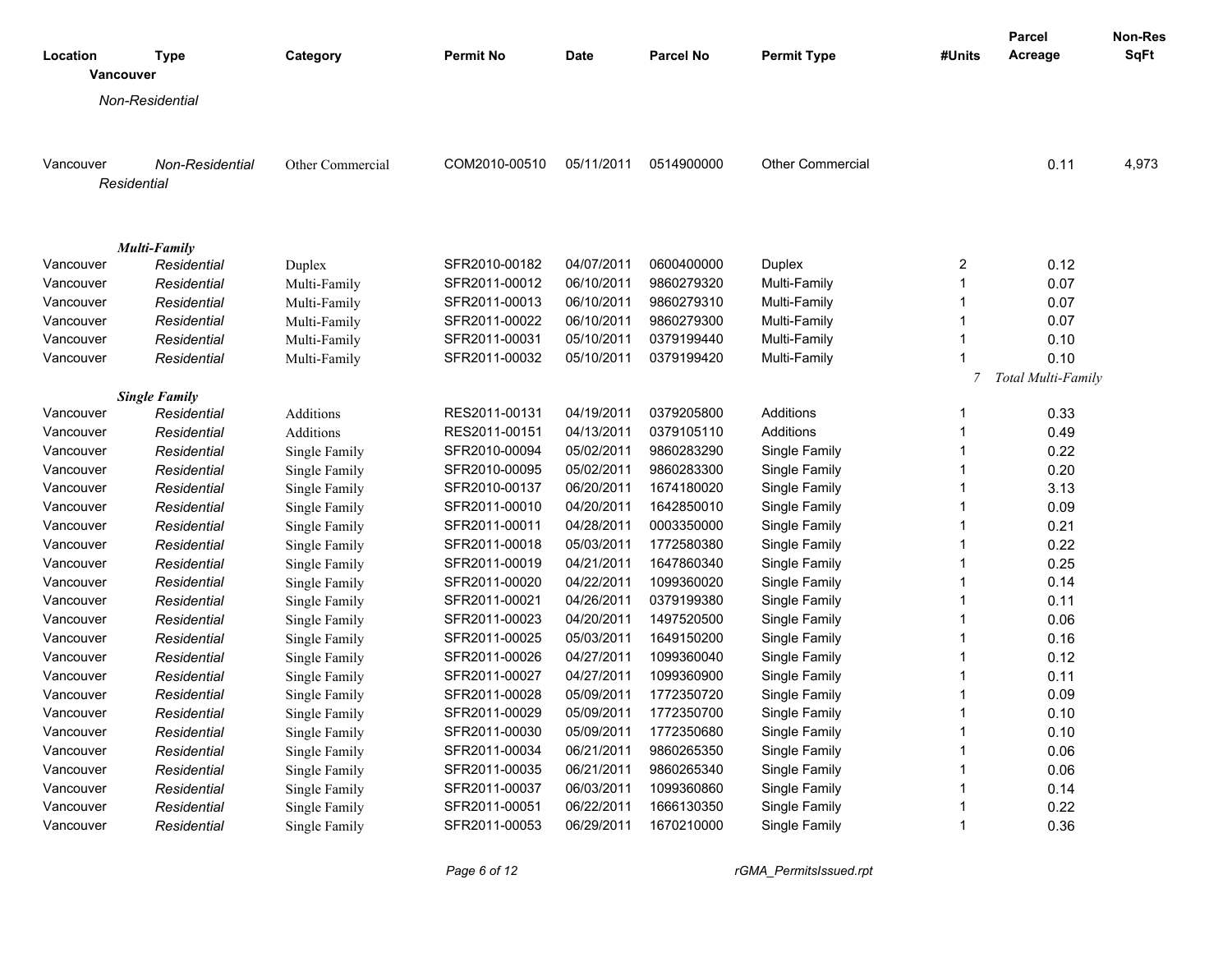| Location<br>Vancouver        | Type                       | Category                       | <b>Permit No</b>               | <b>Date</b>              | <b>Parcel No</b>         | <b>Permit Type</b>             | #Units       | <b>Parcel</b><br>Acreage | <b>Non-Res</b><br><b>SqFt</b> |
|------------------------------|----------------------------|--------------------------------|--------------------------------|--------------------------|--------------------------|--------------------------------|--------------|--------------------------|-------------------------------|
| Residential                  |                            |                                |                                |                          |                          |                                |              |                          |                               |
|                              |                            |                                |                                |                          |                          |                                |              |                          |                               |
|                              |                            |                                |                                |                          |                          |                                |              |                          |                               |
|                              |                            |                                |                                |                          |                          |                                | 23           | Total Single Family      |                               |
|                              |                            |                                |                                |                          |                          | Vancouver Sub Total            | 30           |                          | 4,973                         |
| <b>Vancouver UGA</b>         |                            |                                |                                |                          |                          |                                |              |                          |                               |
|                              | Non-Residential            |                                |                                |                          |                          |                                |              |                          |                               |
|                              |                            |                                |                                |                          |                          |                                |              |                          |                               |
| Vancouver UC                 | Non-Residential            | Industrial                     | COM2011-00008                  | 05/11/2011               | 1491290220               | Industrial                     |              | 2.11                     | 24,352                        |
| Vancouver UC                 | Non-Residential            | Other Commercial               | COM2010-00204                  | 05/31/2011               | 1445050000               | <b>Other Commercial</b>        |              | 17.69                    | 5,336                         |
| Vancouver UC                 | Non-Residential            | Other Commercial               | COM2010-00205                  | 05/31/2011               | 1445050000               | <b>Other Commercial</b>        |              | 17.69                    | 240                           |
| Vancouver UC                 | Non-Residential            | Other Commercial               | COM2010-00208                  | 05/31/2011               | 1445050000               | <b>Other Commercial</b>        |              | 17.69                    | 240                           |
| Vancouver UC                 | Non-Residential            | Other Commercial               | COM2010-00209                  | 05/31/2011               | 1445050000               | <b>Other Commercial</b>        |              | 17.69                    | 240                           |
| Vancouver UC                 | Non-Residential            | Other Commercial               | COM2010-00214                  | 05/31/2011               | 1445050000               | <b>Other Commercial</b>        |              | 17.69                    | 240                           |
| Residential                  |                            |                                |                                |                          |                          |                                |              |                          |                               |
|                              |                            |                                |                                |                          |                          |                                |              |                          |                               |
|                              | <b>Multi-Family</b>        |                                |                                |                          |                          |                                |              |                          |                               |
| Vancouver UC                 | Residential                | Multi-Family                   | SFR2011-00144                  | 05/17/2011               | 1566900900               | Multi-Family                   | 1            | 0.04                     |                               |
| Vancouver UC                 | Residential                | Multi-Family                   | SFR2011-00145                  | 05/17/2011               | 1566900940               | Multi-Family                   | $\mathbf{1}$ | 0.04                     |                               |
| Vancouver UC                 | Residential                | Multi-Family                   | SFR2011-00146                  | 05/17/2011               | 1566900920               | Multi-Family                   | $\mathbf{1}$ | 0.04                     |                               |
|                              |                            |                                |                                |                          |                          |                                | 3            | Total Multi-Family       |                               |
| Vancouver UC                 | <b>Single Family</b>       |                                | SFR2010-00507                  | 04/11/2011               | 1816771040               |                                |              |                          |                               |
|                              | Residential                | Single Family                  |                                |                          |                          | Single Family                  | 1<br>1       | 0.15                     |                               |
| Vancouver UC<br>Vancouver UC | Residential                | Single Family                  | SFR2011-00006                  | 04/28/2011               | 1859530000               | Single Family                  | $\mathbf{1}$ | 6.14<br>0.23             |                               |
| Vancouver UC                 | Residential<br>Residential | Single Family                  | SFR2011-00016<br>SFR2011-00024 | 06/09/2011<br>05/31/2011 | 1832680040<br>1570140240 | Single Family<br>Single Family | $\mathbf{1}$ | 0.12                     |                               |
| Vancouver UC                 | Residential                | Single Family<br>Single Family | SFR2011-00025                  | 05/23/2011               | 1570140100               | Single Family                  | $\mathbf{1}$ | 0.11                     |                               |
| Vancouver UC                 | Residential                |                                | SFR2011-00036                  | 04/04/2011               | 1879460620               | Single Family                  | $\mathbf{1}$ | 0.07                     |                               |
| Vancouver UC                 | Residential                | Single Family<br>Single Family | SFR2011-00048                  | 04/19/2011               | 9860290550               | Single Family                  | $\mathbf{1}$ | 0.22                     |                               |
| Vancouver UC                 | Residential                | Single Family                  | SFR2011-00049                  | 04/19/2011               | 9860290490               | Single Family                  | 1            | 0.18                     |                               |
| Vancouver UC                 | Residential                | Single Family                  | SFR2011-00050                  | 04/11/2011               | 9860261080               | Single Family                  | $\mathbf{1}$ | 0.37                     |                               |
| Vancouver UC                 | Residential                | Single Family                  | SFR2011-00056                  | 04/01/2011               | 9860259990               | Single Family                  | $\mathbf{1}$ | 0.09                     |                               |
| Vancouver UC                 | Residential                | Single Family                  | SFR2011-00059                  | 04/05/2011               | 9860260110               | Single Family                  | $\mathbf{1}$ | 0.12                     |                               |
| Vancouver UC                 | Residential                | Single Family                  | SFR2011-00062                  | 04/04/2011               | 1564420920               | Single Family                  | $\mathbf{1}$ | 0.13                     |                               |
|                              |                            |                                |                                |                          |                          |                                |              |                          |                               |

*Page 7 of 12 rGMA\_PermitsIssued.rpt*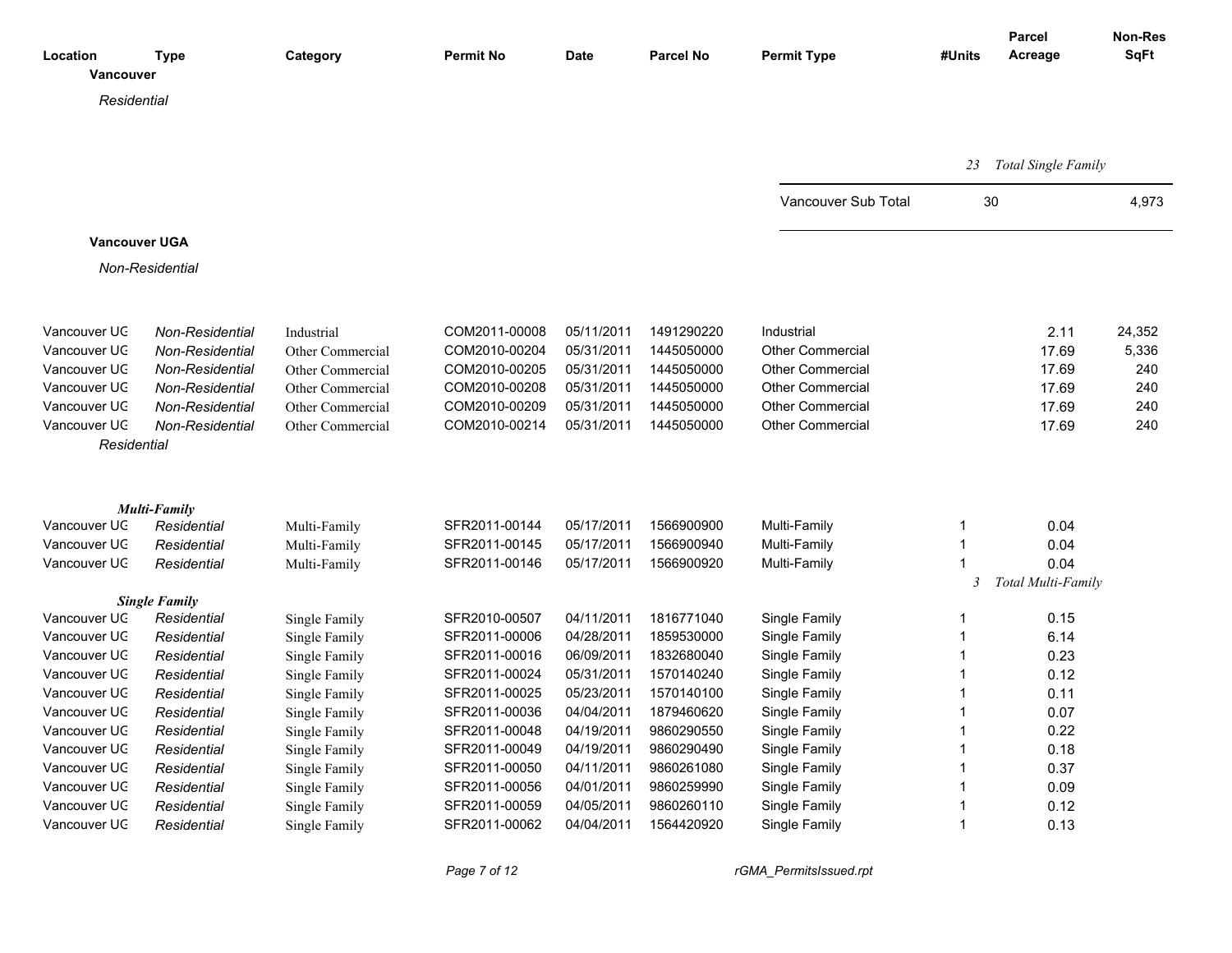| Location<br><b>Vancouver UGA</b> | Type                 | Category      | <b>Permit No</b> | <b>Date</b> | <b>Parcel No</b> | <b>Permit Type</b> | #Units | Parcel<br>Acreage | <b>Non-Res</b><br>SqFt |
|----------------------------------|----------------------|---------------|------------------|-------------|------------------|--------------------|--------|-------------------|------------------------|
| Residential                      |                      |               |                  |             |                  |                    |        |                   |                        |
|                                  |                      |               |                  |             |                  |                    |        |                   |                        |
|                                  | <b>Single Family</b> |               |                  |             |                  |                    |        |                   |                        |
| Vancouver UC                     | Residential          | Single Family | SFR2011-00063    | 04/12/2011  | 9860258430       | Single Family      |        | 0.13              |                        |
| Vancouver UC                     | Residential          | Single Family | SFR2011-00064    | 04/12/2011  | 9860258440       | Single Family      |        | 0.13              |                        |
| Vancouver UC                     | Residential          | Single Family | SFR2011-00069    | 04/29/2011  | 1893740120       | Single Family      |        | 0.15              |                        |
| Vancouver UC                     | Residential          | Single Family | SFR2011-00072    | 04/19/2011  | 9860261060       | Single Family      |        | 0.45              |                        |
| Vancouver UC                     | Residential          | Single Family | SFR2011-00074    | 04/19/2011  | 1861970060       | Single Family      |        | 0.24              |                        |
| Vancouver UC                     | Residential          | Single Family | SFR2011-00080    | 04/27/2011  | 1045301480       | Single Family      |        | 0.15              |                        |
| Vancouver UC                     | Residential          | Single Family | SFR2011-00082    | 05/10/2011  | 1897680150       | Single Family      |        | 0.12              |                        |

| vancouver oc | Residential | Single Family | OFRZU I I-UUU04 | U411212011 | 9000Z30440 | Siriyle Farilliy | <b>U.IJ</b> |
|--------------|-------------|---------------|-----------------|------------|------------|------------------|-------------|
| Vancouver UC | Residential | Single Family | SFR2011-00069   | 04/29/2011 | 1893740120 | Single Family    | 0.15        |
| Vancouver UC | Residential | Single Family | SFR2011-00072   | 04/19/2011 | 9860261060 | Single Family    | 0.45        |
| Vancouver UC | Residential | Single Family | SFR2011-00074   | 04/19/2011 | 1861970060 | Single Family    | 0.24        |
| Vancouver UC | Residential | Single Family | SFR2011-00080   | 04/27/2011 | 1045301480 | Single Family    | 0.15        |
| Vancouver UC | Residential | Single Family | SFR2011-00082   | 05/10/2011 | 1897680150 | Single Family    | 0.12        |
| Vancouver UC | Residential | Single Family | SFR2011-00083   | 04/27/2011 | 1040700140 | Single Family    | 0.23        |
| Vancouver UC | Residential | Single Family | SFR2011-00084   | 05/09/2011 | 9860261030 | Single Family    | 0.26        |
| Vancouver UC | Residential | Single Family | SFR2011-00086   | 05/09/2011 | 9860261040 | Single Family    | 0.25        |
| Vancouver UC | Residential | Single Family | SFR2011-00087   | 05/06/2011 | 1889440320 | Single Family    | 0.12        |
| Vancouver UC | Residential | Single Family | SFR2011-00089   | 05/11/2011 | 1049670400 | Single Family    | 0.06        |
| Vancouver UC | Residential | Single Family | SFR2011-00092   | 05/03/2011 | 1882200240 | Single Family    | 0.40        |
| Vancouver UC | Residential | Single Family | SFR2011-00093   | 04/14/2011 | 1882200300 | Single Family    | 0.71        |
| Vancouver UC | Residential | Single Family | SFR2011-00094   | 05/17/2011 | 9860261090 | Single Family    | 0.42        |
| Vancouver UC | Residential | Single Family | SFR2011-00099   | 05/16/2011 | 9860258540 | Single Family    | 0.24        |
| Vancouver UC | Residential | Single Family | SFR2011-00100   | 05/11/2011 | 1541660120 | Single Family    | 0.10        |
| Vancouver UC | Residential | Single Family | SFR2011-00101   | 05/23/2011 | 2005450100 | Single Family    | 0.23        |
| Vancouver UC | Residential | Single Family | SFR2011-00102   | 04/19/2011 | 1882200040 | Single Family    | 0.70        |
| Vancouver UC | Residential | Single Family | SFR2011-00104   | 05/18/2011 | 9860260360 | Single Family    | 0.11        |
| Vancouver UC | Residential | Single Family | SFR2011-00105   | 05/19/2011 | 1195750440 | Single Family    | 0.13        |
| Vancouver UC | Residential | Single Family | SFR2011-00107   | 05/18/2011 | 9860260060 | Single Family    | 0.11        |
| Vancouver UC | Residential | Single Family | SFR2011-00109   | 05/18/2011 | 1861970140 | Single Family    | 0.26        |
| Vancouver UC | Residential | Single Family | SFR2011-00112   | 06/17/2011 | 0984000000 | Single Family    | 1.76        |
| Vancouver UC | Residential | Single Family | SFR2011-00114   | 06/03/2011 | 1882200260 | Single Family    | 0.49        |
| Vancouver UC | Residential | Single Family | SFR2011-00115   | 05/25/2011 | 1040700440 | Single Family    | 0.25        |
| Vancouver UC | Residential | Single Family | SFR2011-00116   | 06/09/2011 | 9860290540 | Single Family    | 0.23        |
| Vancouver UC | Residential | Single Family | SFR2011-00117   | 06/09/2011 | 9860290530 | Single Family    | 0.19        |
| Vancouver UC | Residential | Single Family | SFR2011-00120   | 05/25/2011 | 1195750240 | Single Family    | 0.11        |
| Vancouver UC | Residential | Single Family | SFR2011-00121   | 05/24/2011 | 9860258680 | Single Family    | 0.10        |
| Vancouver UC | Residential | Single Family | SFR2011-00122   | 05/13/2011 | 1889440420 | Single Family    | 0.15        |
| Vancouver UC | Residential | Single Family | SFR2011-00123   | 06/09/2011 | 1878200050 | Single Family    | 0.39        |
| Vancouver UC | Residential | Single Family | SFR2011-00124   | 05/23/2011 | 1564420980 | Single Family    | 0.09        |
| Vancouver UC | Residential | Single Family | SFR2011-00125   | 06/08/2011 | 1040700480 | Single Family    | 0.25        |
| Vancouver UC | Residential | Single Family | SFR2011-00129   | 06/01/2011 | 9860259890 | Single Family    | 0.10        |
|              |             |               |                 |            |            |                  |             |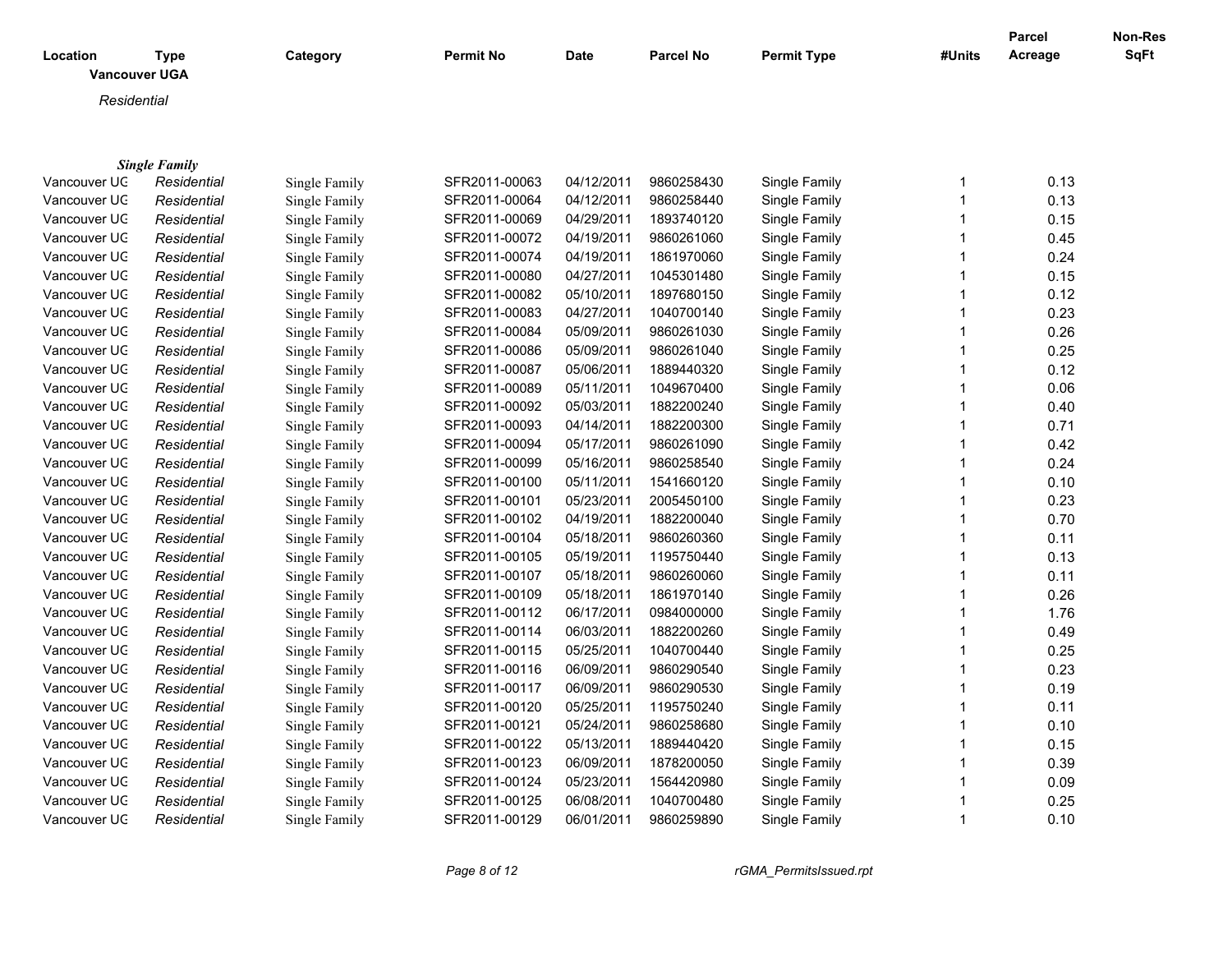| Location<br><b>Vancouver UGA</b> | Type                 | Category      | <b>Permit No</b> | <b>Date</b> | <b>Parcel No</b> | <b>Permit Type</b>      | #Units | Parcel<br>Acreage          | <b>Non-Res</b><br><b>SqFt</b> |
|----------------------------------|----------------------|---------------|------------------|-------------|------------------|-------------------------|--------|----------------------------|-------------------------------|
| Residential                      |                      |               |                  |             |                  |                         |        |                            |                               |
|                                  |                      |               |                  |             |                  |                         |        |                            |                               |
|                                  | <b>Single Family</b> |               |                  |             |                  |                         |        |                            |                               |
| Vancouver UC                     | Residential          | Single Family | SFR2011-00130    | 05/24/2011  | 1564420280       | Single Family           |        | 0.08                       |                               |
| Vancouver UC                     | Residential          | Single Family | SFR2011-00135    | 05/24/2011  | 9860258920       | Single Family           |        | 0.20                       |                               |
| Vancouver UC                     | Residential          | Single Family | SFR2011-00137    | 06/02/2011  | 1040700860       | Single Family           |        | 0.26                       |                               |
| Vancouver UC                     | Residential          | Single Family | SFR2011-00139    | 06/02/2011  | 9860258690       | Single Family           |        | 0.10                       |                               |
| Vancouver UC                     | Residential          | Single Family | SFR2011-00140    | 06/07/2011  | 9860265010       | Single Family           |        | 0.23                       |                               |
| Vancouver UC                     | Residential          | Single Family | SFR2011-00148    | 06/08/2011  | 1040700880       | Single Family           |        | 0.26                       |                               |
| Vancouver UC                     | Residential          | Single Family | SFR2011-00149    | 06/08/2011  | 2005450060       | Single Family           |        | 0.23                       |                               |
| Vancouver UC                     | Residential          | Single Family | SFR2011-00153    | 06/15/2011  | 1040700460       | Single Family           |        | 0.25                       |                               |
| Vancouver UC                     | Residential          | Single Family | SFR2011-00154    | 06/21/2011  | 9860264980       | Single Family           |        | 0.23                       |                               |
| Vancouver UC                     | Residential          | Single Family | SFR2011-00159    | 06/15/2011  | 2006070400       | Single Family           |        | 0.26                       |                               |
| Vancouver UC                     | Residential          | Single Family | SFR2011-00160    | 06/22/2011  | 2006070320       | Single Family           |        | 0.24                       |                               |
| Vancouver UC                     | Residential          | Single Family | SFR2011-00170    | 06/09/2011  | 9860265070       | Single Family           |        | 0.23                       |                               |
| Vancouver UC                     | Residential          | Single Family | SFR2011-00174    | 06/28/2011  | 2006070680       | Single Family           |        | 0.23                       |                               |
| Vancouver UC                     | Residential          | Single Family | SFR2011-00177    | 06/30/2011  | 9860283700       | Single Family           |        | 0.14                       |                               |
|                                  |                      |               |                  |             |                  |                         | 61     | <b>Total Single Family</b> |                               |
|                                  |                      |               |                  |             |                  | Vancouver UGA Sub Total | 64     |                            | 30,648                        |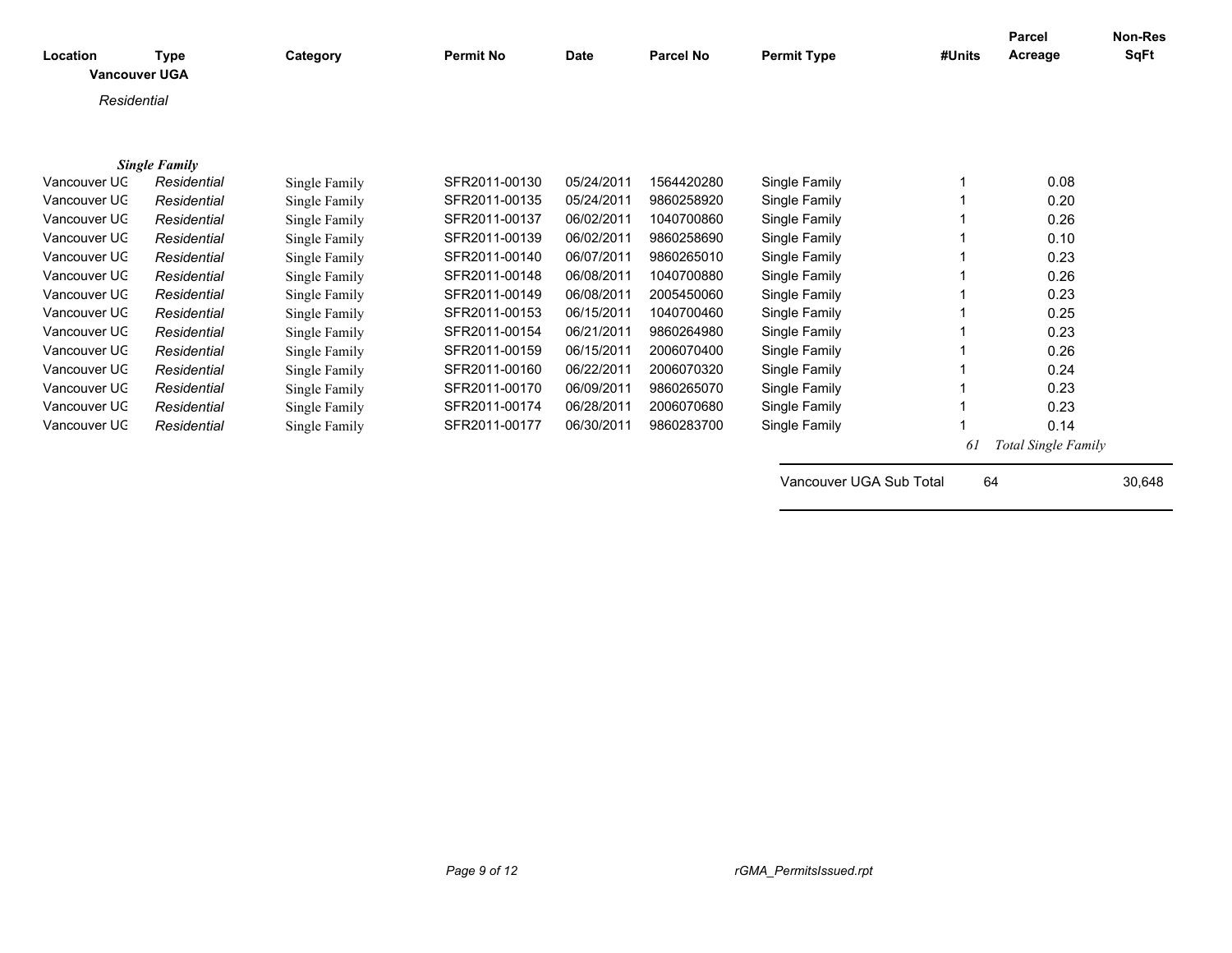| Location  | <b>Type</b>          | Category      | <b>Permit No</b> | <b>Date</b> | <b>Parcel No</b> | <b>Permit Type</b> | #Units | <b>Parcel</b><br>Acreage   | Non-Res<br>SqFt |
|-----------|----------------------|---------------|------------------|-------------|------------------|--------------------|--------|----------------------------|-----------------|
| Washougal |                      |               |                  |             |                  |                    |        |                            |                 |
|           | Residential          |               |                  |             |                  |                    |        |                            |                 |
|           |                      |               |                  |             |                  |                    |        |                            |                 |
|           | <b>Single Family</b> |               |                  |             |                  |                    |        |                            |                 |
| Washougal | Residential          | Single Family | 11020046         | 04/08/2011  | 1229960740       | Single Family      | 1      | 0.07                       |                 |
| Washougal | Residential          | Single Family | 11020047         | 04/08/2011  | 1229960760       | Single Family      | 1      | 0.07                       |                 |
| Washougal | Residential          | Single Family | 11020048         | 04/08/2011  | 1229960780       | Single Family      | 1      | 0.07                       |                 |
| Washougal | Residential          | Single Family | 11020049         | 04/08/2011  | 1229960800       | Single Family      | 1      | 0.06                       |                 |
| Washougal | Residential          | Single Family | 11030006         | 04/07/2011  | 1323490680       | Single Family      | 1      | 0.17                       |                 |
| Washougal | Residential          | Single Family | 11030007         | 04/07/2011  | 1323490500       | Single Family      | 1      | 0.15                       |                 |
| Washougal | Residential          | Single Family | 11030018         | 04/01/2011  | 1328390220       | Single Family      | 1      | 0.14                       |                 |
| Washougal | Residential          | Single Family | 11030035         | 04/05/2011  | 1315300360       | Single Family      | 1      | 0.16                       |                 |
| Washougal | Residential          | Single Family | 11040001         | 04/12/2011  | 1300460200       | Single Family      | 1      | 0.14                       |                 |
| Washougal | Residential          | Single Family | 11040008         | 04/28/2011  | 1300501260       | Single Family      | 1      | 0.13                       |                 |
| Washougal | Residential          | Single Family | 11040012         | 05/10/2011  | 1300500340       | Single Family      | 1      | 0.19                       |                 |
| Washougal | Residential          | Single Family | 11040016         | 04/28/2011  | 1300501280       | Single Family      | 1      | 0.12                       |                 |
| Washougal | Residential          | Single Family | 11040020         | 05/10/2011  | 1300500240       | Single Family      | 1      | 0.19                       |                 |
| Washougal | Residential          | Single Family | 11040024         | 04/18/2011  | 1236210160       | Single Family      | 1      | 0.17                       |                 |
| Washougal | Residential          | Single Family | 11040028         | 05/10/2011  | 1300500260       | Single Family      | 1      | 0.19                       |                 |
| Washougal | Residential          | Single Family | 11040032         | 04/28/2011  | 1300501300       | Single Family      | 1      | 0.12                       |                 |
| Washougal | Residential          | Single Family | 11040036         | 04/18/2011  | 1328390540       | Single Family      | 1      | 0.14                       |                 |
| Washougal | Residential          | Single Family | 11040041         | 04/18/2011  | 1328390800       | Single Family      | 1      | 0.19                       |                 |
| Washougal | Residential          | Single Family | 11040047         | 04/18/2011  | 1328390260       | Single Family      | 1      | 0.11                       |                 |
| Washougal | Residential          | Single Family | 11040054         | 04/28/2011  | 1283581700       | Single Family      | 1      | 0.12                       |                 |
| Washougal | Residential          | Single Family | 11040063         | 06/16/2011  | 1328390440       | Single Family      | 1      | 0.10                       |                 |
| Washougal | Residential          | Single Family | 11040125         | 05/06/2011  | 1341403480       | Single Family      | 1      | 0.18                       |                 |
| Washougal | Residential          | Single Family | 11040136         | 05/13/2011  | 1328390520       | Single Family      | 1      | 0.11                       |                 |
| Washougal | Residential          | Single Family | 11050032         | 06/07/2011  | 1300500460       | Single Family      | 1      | 0.19                       |                 |
| Washougal | Residential          | Single Family | 11050036         | 06/13/2011  | 1300501220       | Single Family      | 1      | 0.12                       |                 |
| Washougal | Residential          | Single Family | 11050045         | 06/21/2011  | 1229960200       | Single Family      |        | 0.23                       |                 |
|           |                      |               |                  |             |                  |                    | 26     | <b>Total Single Family</b> |                 |

Washougal Sub Total 26 20 0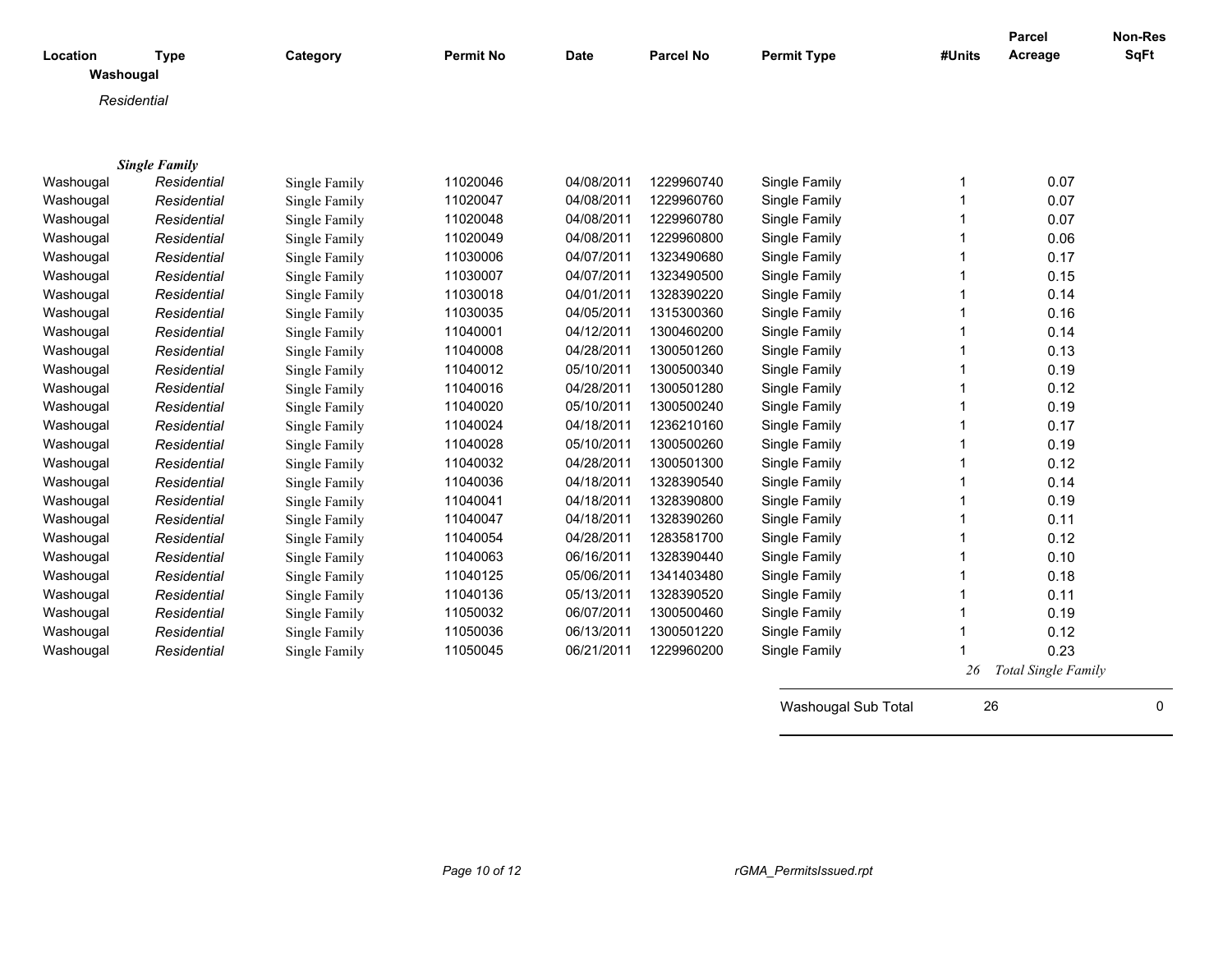|                |                                            |                  |                  |             |                  |                         |              | Parcel              | Non-Res     |
|----------------|--------------------------------------------|------------------|------------------|-------------|------------------|-------------------------|--------------|---------------------|-------------|
| Location       | <b>Type</b><br><b>Clark County (Rural)</b> | Category         | <b>Permit No</b> | <b>Date</b> | <b>Parcel No</b> | <b>Permit Type</b>      | #Units       | Acreage             | <b>SqFt</b> |
|                |                                            |                  |                  |             |                  |                         |              |                     |             |
|                | Non-Residential                            |                  |                  |             |                  |                         |              |                     |             |
|                |                                            |                  |                  |             |                  |                         |              |                     |             |
| Clark County ( | <b>Non-Residential</b>                     | Other Commercial | COM2011-00002    | 04/27/2011  | 2151410000       | <b>Other Commercial</b> |              | 14.84               | 3,500       |
| Residential    |                                            |                  |                  |             |                  |                         |              |                     |             |
|                |                                            |                  |                  |             |                  |                         |              |                     |             |
|                |                                            |                  |                  |             |                  |                         |              |                     |             |
|                | <b>Multi-Family</b>                        |                  |                  |             |                  |                         |              |                     |             |
| Clark County ( | Residential                                | Multi-Family     | SFR2011-00057    | 04/13/2011  | 2256040140       | Multi-Family            | 1            | 0.94                |             |
|                |                                            |                  |                  |             |                  |                         |              | Total Multi-Family  |             |
|                | <b>Single Family</b>                       |                  |                  |             |                  |                         |              |                     |             |
| Clark County ( | Residential                                | Single Family    | SFR2010-00429    | 04/19/2011  | 1955620000       | Single Family           | 1            | 5.00                |             |
| Clark County ( | Residential                                | Single Family    | SFR2010-00497    | 05/23/2011  | 2144820000       | Single Family           | $\mathbf{1}$ | 1.24                |             |
| Clark County ( | Residential                                | Single Family    | SFR2010-00499    | 05/18/2011  | 2768670000       | Single Family           | 1            | 18.66               |             |
| Clark County ( | Residential                                | Single Family    | SFR2011-00009    | 04/08/2011  | 2623890000       | Single Family           | 1            | 10.00               |             |
| Clark County ( | Residential                                | Single Family    | SFR2011-00017    | 04/12/2011  | 2584470000       | Single Family           | 1            | 1.33                |             |
| Clark County ( | Residential                                | Single Family    | SFR2011-00018    | 06/09/2011  | 1408470150       | Single Family           | $\mathbf{1}$ | 5.42                |             |
| Clark County ( | Residential                                | Single Family    | SFR2011-00043    | 06/17/2011  | 9860275630       | Single Family           | $\mathbf{1}$ | 1.50                |             |
| Clark County ( | Residential                                | Single Family    | SFR2011-00046    | 04/01/2011  | 2225730000       | Single Family           | 1            | 5.00                |             |
| Clark County ( | Residential                                | Single Family    | SFR2011-00058    | 04/12/2011  | 2234070050       | Single Family           | $\mathbf{1}$ | 5.00                |             |
| Clark County ( | Residential                                | Single Family    | SFR2011-00070    | 04/20/2011  | 9860262060       | Single Family           | 1            | 5.06                |             |
| Clark County ( | Residential                                | Single Family    | SFR2011-00073    | 04/21/2011  | 2269680040       | Single Family           | $\mathbf{1}$ | 1.26                |             |
| Clark County ( | Residential                                | Single Family    | SFR2011-00085    | 05/11/2011  | 9860275600       | Single Family           | 1            | 1.50                |             |
| Clark County ( | Residential                                | Single Family    | SFR2011-00096    | 06/06/2011  | 1791580000       | Single Family           | $\mathbf{1}$ | 3.76                |             |
| Clark County ( | Residential                                | Single Family    | SFR2011-00097    | 05/10/2011  | 9860258190       | Single Family           | 1            | 1.00                |             |
| Clark County ( | Residential                                | Single Family    | SFR2011-00098    | 05/26/2011  | 2051980000       | Single Family           | $\mathbf{1}$ | 2.39                |             |
| Clark County ( | Residential                                | Single Family    | SFR2011-00106    | 06/20/2011  | 2567190000       | Single Family           | $\mathbf{1}$ | 40.00               |             |
| Clark County ( | Residential                                | Single Family    | SFR2011-00113    | 06/06/2011  | 1983150000       | Single Family           | $\mathbf{1}$ | 7.37                |             |
| Clark County ( | Residential                                | Single Family    | SFR2011-00118    | 06/06/2011  | 1298240000       | Single Family           | $\mathbf{1}$ | 4.53                |             |
| Clark County ( | Residential                                | Single Family    | SFR2011-00119    | 06/10/2011  | 2269360000       | Single Family           | 1            | 5.00                |             |
| Clark County ( | Residential                                | Single Family    | SFR2011-00128    | 05/25/2011  | 2530750000       | Single Family           | $\mathbf{1}$ | 4.37                |             |
| Clark County ( | Residential                                | Single Family    | SFR2011-00141    | 06/14/2011  | 9860292130       | Single Family           | $\mathbf{1}$ | 5.33                |             |
| Clark County ( | Residential                                | Single Family    | SFR2011-00147    | 06/14/2011  | 2643520000       | Single Family           | $\mathbf{1}$ | 20.06               |             |
| Clark County ( | Residential                                | Single Family    | SFR2011-00151    | 06/16/2011  | 2117040000       | Single Family           | 1            | 6.78                |             |
| Clark County ( | Residential                                | Single Family    | SFR2011-00152    | 06/21/2011  | 2227740000       | Single Family           | $\mathbf{1}$ | 7.36                |             |
| Clark County ( | Residential                                | Single Family    | SFR2011-00157    | 06/14/2011  | 2049650160       | Single Family           | $\mathbf{1}$ | 1.02                |             |
| Clark County ( | Residential                                | Single Family    | SFR2011-00171    | 06/29/2011  | 1826720000       | Single Family           |              | 5.49                |             |
|                |                                            |                  |                  |             |                  |                         | 26           | Total Single Family |             |